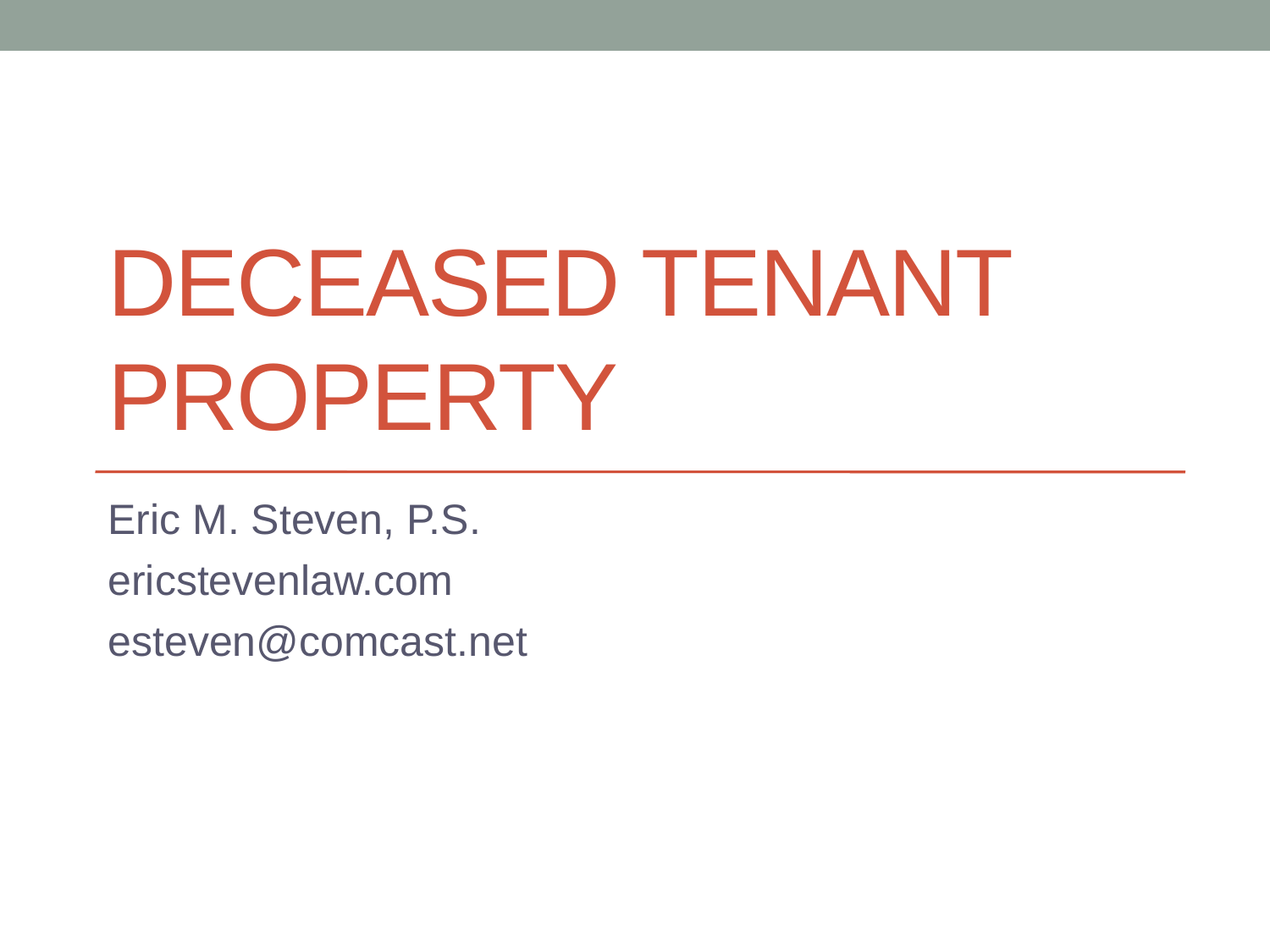## Disposition of Personal Property of Deceased Tenants

*Introduction*

Dealing with the death of another is never easy. Dealing with the death of a single tenant living along in a rental property is made more difficult by applicable laws in Washington. Many landlords and property managers do not know what to do or how to handle deceased tenant's property. The existing statues are helpful when the deceased's estate is probated but are painful in their application to small estates that frequently are too small to probate. A recent change in law offers a new proactive approach to handling deceased tenant property.

Contrary to popular belief, the death of the tenant does not automatically terminate the tenancy. *In re Barclay's Estate*, 1 Wash. 2d 82, 95 P.2d 393 (1939). The Notation of continued tenancy is problematic when the tenant lives alone and the rental agreement prohibits assignment or subletting of the tenancy. It's hard to envision the public interest in requiring the landlord to continue renting to a deceased person. It's similarly baffling as to why the deceased estate should be required to continue paying rent for an uninhabited dwelling.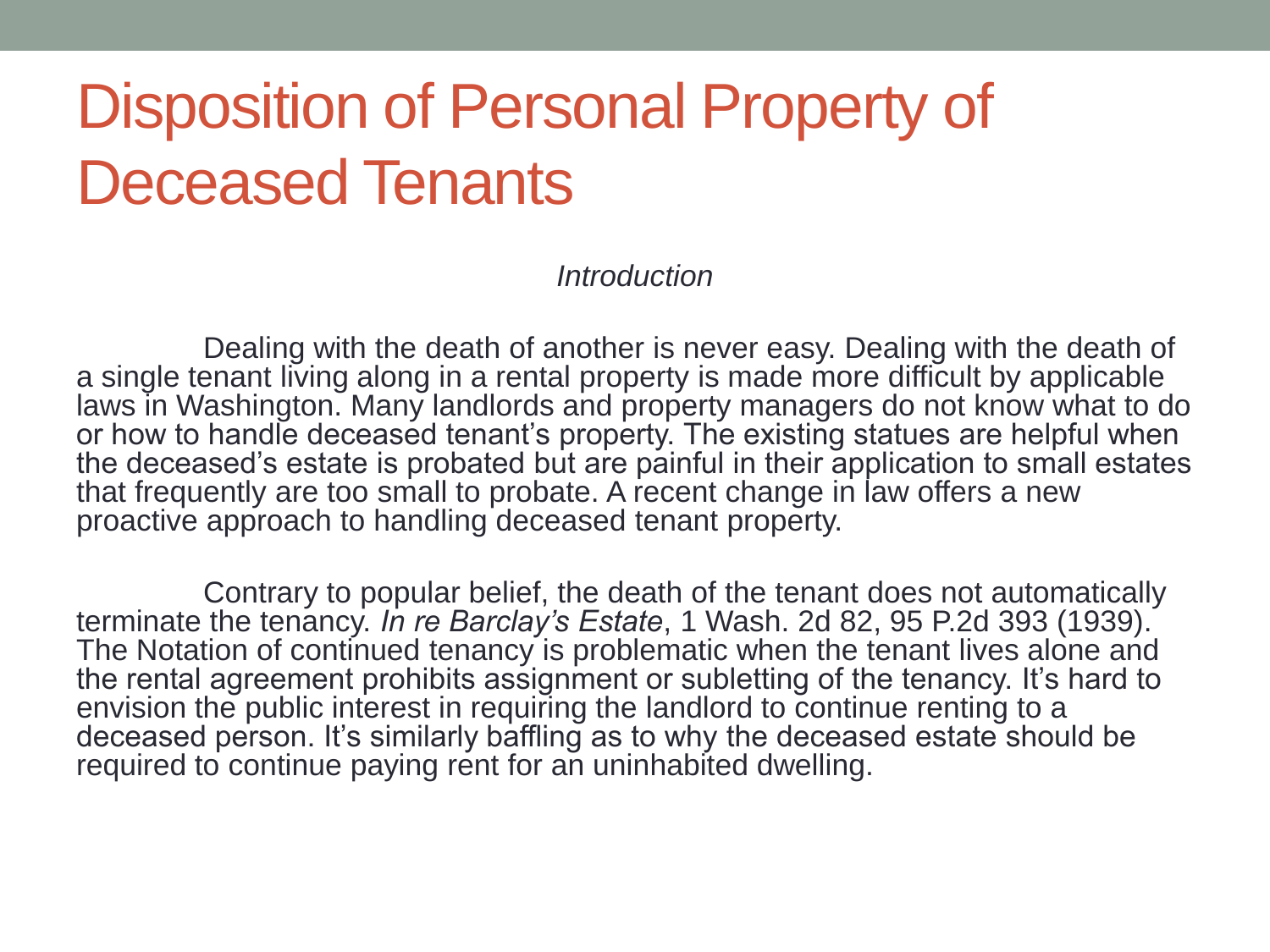### *Synopsis*

The following is a synopsis of the current Washington statutory authority relating to the disposition of deceased tenants' personal property. Included is a summary of applicable statutes: RCW 11.08.300 Transfer of property to the department of revenue; RCW 11.42.010 Notice - Qualifications; RCW 11.42.020 Notice to Creditors - Manner - Filings - Publications, and a Non-probate Notice to Creditors RCW 11.42.030; RCW 11.48.020 Right to possession and management of estate; RCW 11.62.010 Disposition of personal property, debts by affidavit, proof of death - contents of affidavit - procedures - securities; and RCW 11.62.020 Effect of affidavit and proof of death - Discharge and release of transfer or Refusal to pay or deliver - Procedure - False affidavit - Conflicting affidavit - Accountability.

**RCW 11.08.300** Transfer of property to department of revenue provides in part:

Escheat property may be transferred to the department of revenue. The department of revenue shall furnish proof of death and an affidavit meeting the requirements of RCW 11.62.010 to any person who has possession of any personal property belonging to the decedent. Upon receipt of such proof of death and affidavit, the person shall deliver the personal property, or as much of either as is claimed, to the department of revenue pursuant to RCW 11.62.010.

### **RCW 11.42.010** Notice agent - Qualifications provides in part:

(1) Subject to the conditions stated in this chapter, and if no personal representative has been appointed in this state, a beneficiary or trustee is qualified to give non-probate notice to creditors under this chapter. (2) A person or group of persons is deemed to have received substantially all of the decedent's probate and non-probate assets.

(3)(a) The "notice agent" means the qualified person who:

1) Pays a filing fee to the clerk of the superior court in a county in which probate may be  $c$ ommenced regarding the decedent, the  $\Box$ notice county  $\Box$ , and receives a cause number; and 2)Files a declaration and oath with the clerk.

a) The declaration and oath must be made in affidavit form or under penalty of perjury and must state that the person making the declaration believes in reasonable good faith that the person is qualified under this chapter to act as the notice agent and that the person will faithfully execute the duties of the notice agent as provided in this chapter.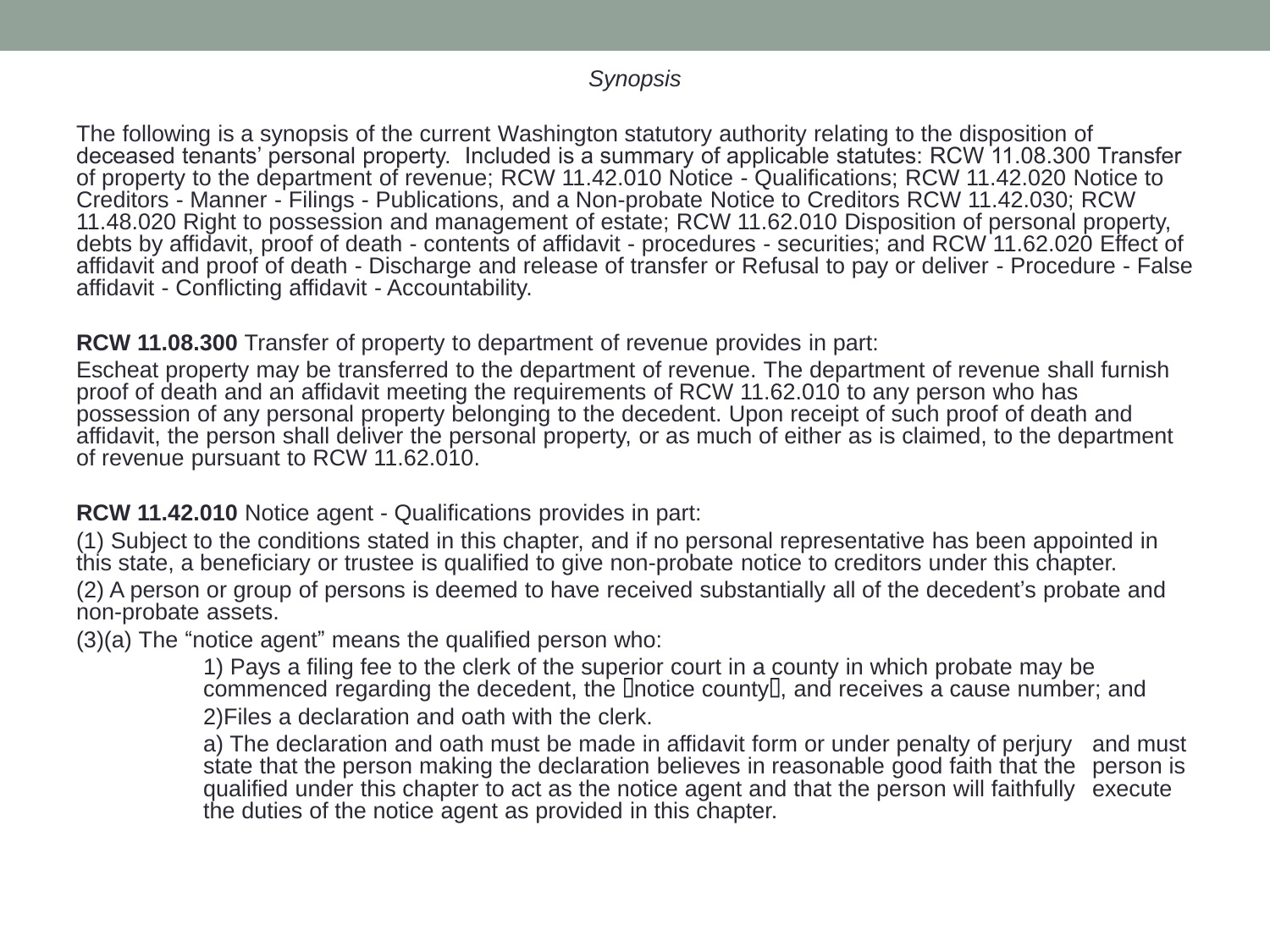**RCW 11.42.020** Notice to creditors - Manner - Filings - Publications provides in part:

(1) The notice agent may give non-probate notice to the creditors of the decedent if:

1) As of the date of the filing of the notice to creditors with the court, the notice agent has no knowledge of another person acting as notice agent or of the appointment of a personal representative; and

2) According to the records of the court, no cause number regarding the decedent has been issued to any other notice agent and no personal representative had been appointed.

(2) The notice agent must give notice to the creditors of the decedent, as directed in RCW 11.42.030, announcing that the notice agent has elected to give non-probate notice to creditors.

1) The notice agent shall first file the original of the notice with the court.

2) The notice agent shall then cause the notice to be published once each week for three successive weeks.

3) The notice agent may at any time give actual notice to creditors.

4) The notice agent shall also mail a copy of the notice to the State of Washington department of social and health services'.

The notice agent shall file with the court proof by affidavit of the giving and publication of the notice.

**RCW 11.48.020** Right to possession and management of estate provides in part:

Every personal representative shall, after having qualified, by giving bond as hereinbefore provided, have a right to the immediate possession of all the real as well as personal estate of the deceased… and shall keep in tenantable repair all houses, buildings, and fixtures thereon, which are under his control.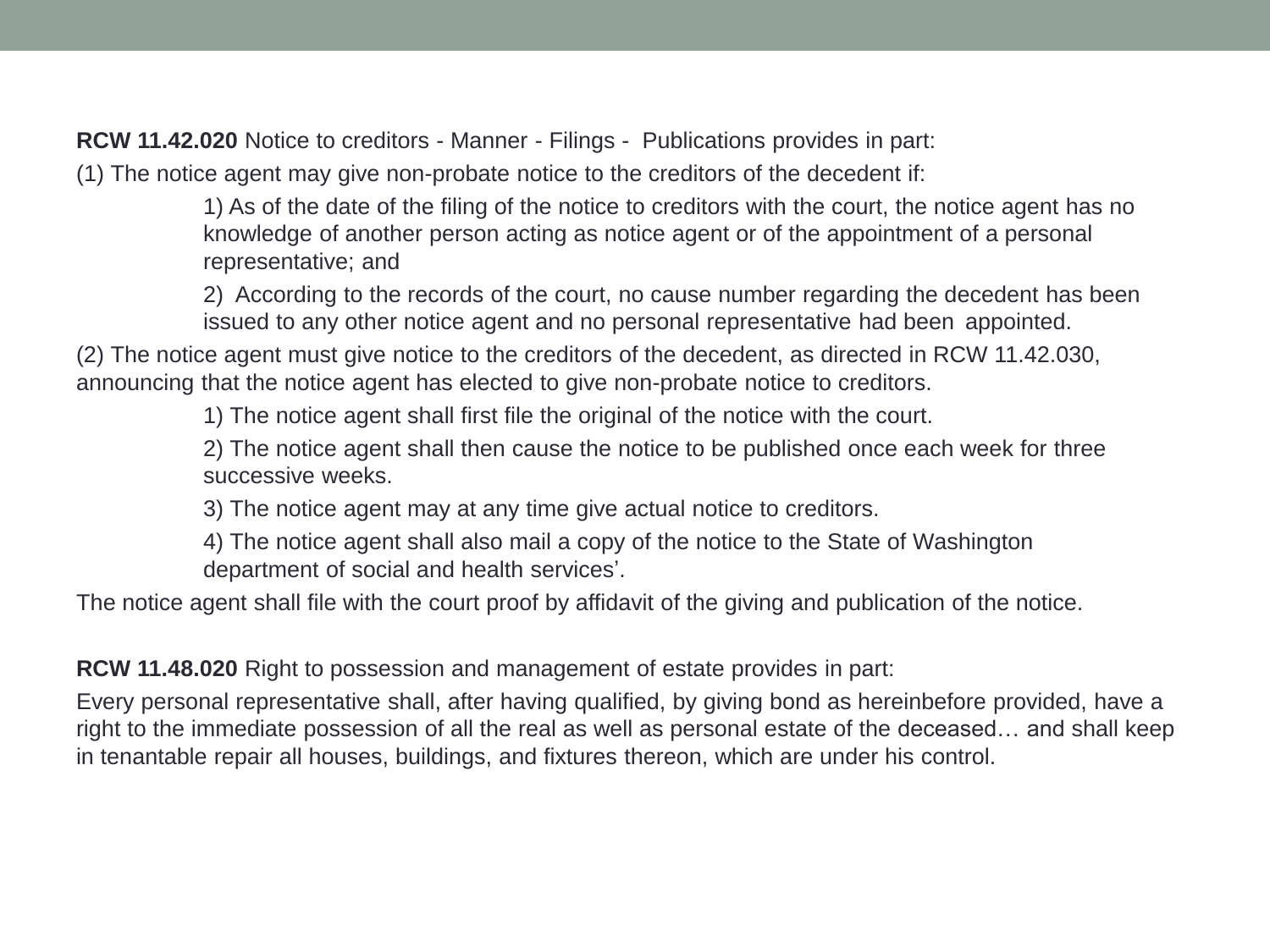**RCW 11.62.010** Disposition of personal property, debts by affidavit, proof of death - Contents of affidavit - Procedure - Securities provides in part:

At any time after forty days from the date of a decedent's death, any person who has possession of any personal property belonging to the decedent which personal property is an asset which is subject to probate shall deliver such property to a person claiming to be a successor of the decedent upon receipt of proof of death and of an affidavit made by said person which meets the requirements of subsection (2) of this section.

An affidavit meeting the requirements of RCW 11.62.010 (2) shall state:

1) The claiming successor's name and address, and that the claiming successor is a "successor" as defined in RCW 11.62.005;

2) That the decedent was a resident of the state of Washington upon date of death;

3) That the value of the decedent's entire estate subject to probate does not exceed one hundred thousand dollars;

4) That forty days have elapsed since the death of the decedent;

5) That no application or petition for the appointment of a personal representative is pending or has been granted in any jurisdiction;

6) That all debts of the decedent including funeral and burial expenses have been paid or provided for;

7) A description of the personal property and the portion thereof claimed, together with a statement that such personal property is subject to probate;

8) That the claiming successor has given written notice, either by personal service or by mail, identifying his or her claim, and describing the property claimed, to all other successors of the decedent, and that at least ten days have elapsed since the service or mailing of such notice;

9) That the claiming successor is either personally entitled to delivery of the property claimed on the behalf and with the written authority of all other successors who have an interest therein.

(A copy of such affidavit is attached for your review. Said affidavit upon receipt must be mailed to the department of social and health services, office of financial recovery.)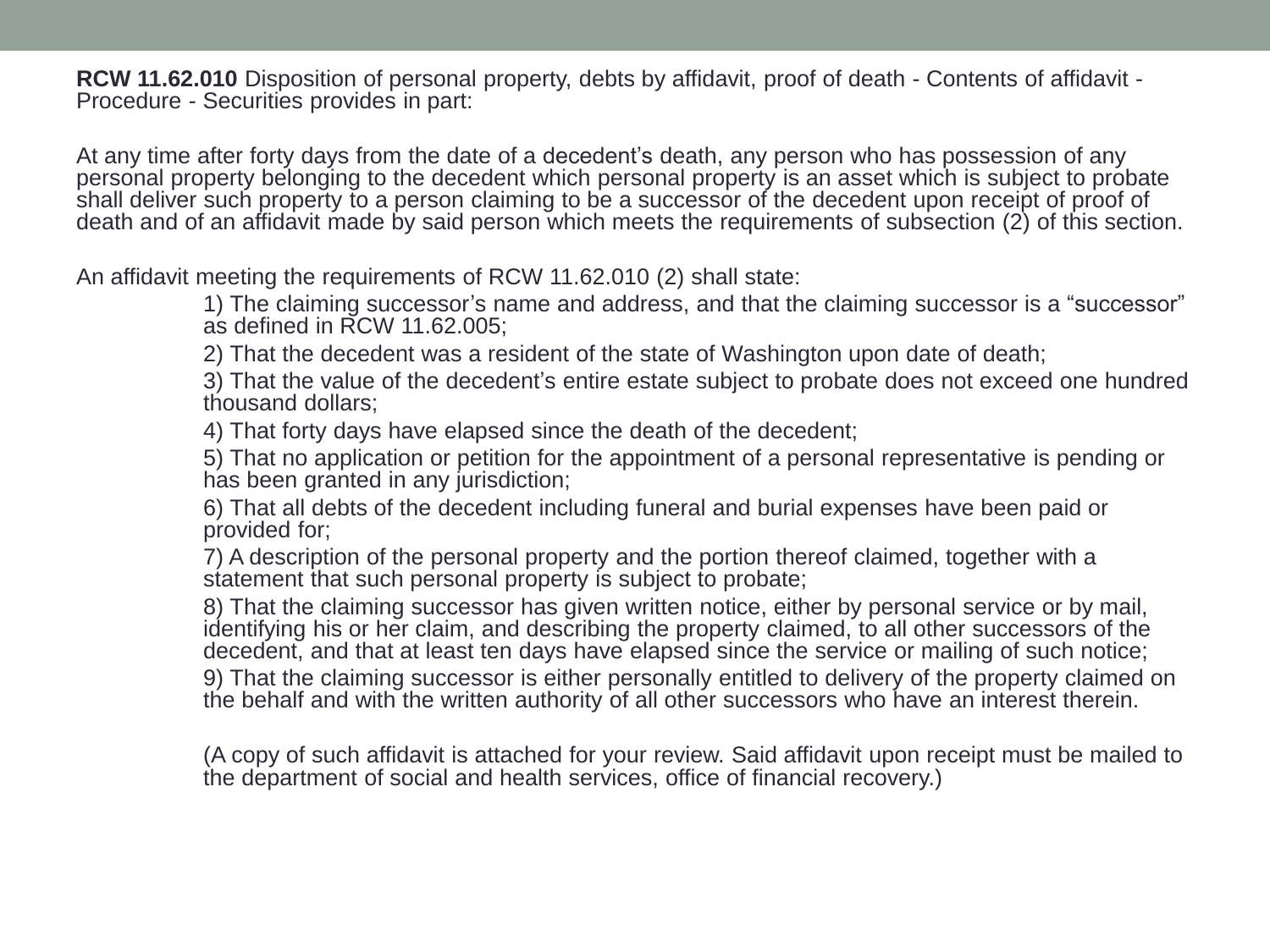**RCW 11.62.020** Effect of affidavit and proof of death - Discharge and release of transferor - Refusal to pay or deliver - Procedure - False affidavit - Conflicting affidavits - Accountability provides in part:

The person delivering personal property pursuant to RCW 11.62.010 is discharged and released to the same extent as if such person has dealt with a personal representative of the decedent, unless at the time of such delivery, such person had actual knowledge of the falsity of any statement which is required by RCW 11.62.010 (2). Such person is not require to see to the application of the personal property, or to inquire into the truth of any matter specified in RCW 11.62.010 (1) or (2).

An organization shall not be deemed to have actual knowledge of the falsity of any statement contained in an affidavit made pursuant to RCW 11.62.010 (2) until such time as said knowledge shall have been brought to the personal attention of the individual making the delivery of the personal property claimed under RCW 11.62.010.

If any person to whom an affidavit and proof of death is delivered refuses to deliver any personal property, it may be recovered or its delivery compelled upon proof of their right in a proceeding brought for the purpose by or on behalf of the persons entitled thereto. If more than one affidavit is delivered with reference to the same personal property, the person to whom an affidavit is delivered may deliver any personal property in response to the first affidavit received, provided that proof of death has also been received, or alternatively implead such property into the court or payment over to the person entitled thereto. Any person to whom delivery, transfer, or issuance of personal property is made pursuant to RCW 11.62.010 is answerable and accountable therefore to any personal representative of the estate of the decedent or to any other person having superior right thereto.

The above statutes appear to indicate that upon the demise of a tenant the landlord/management company has the ability to surrender personal property to an individual who possesses letters testamentary or other proof that he/she is appointed the personal representative, executor, executrix, or notice agent of the decedent's estate. If there is no such personal representative or notice agent, the landlord/management company must wait forty (40) days after the tenant's death prior to delivery of personal property of the decedent to an individual who furnishes and affidavit consistent with requirements set forth in RCW 11.62.010. If no such personal representative, notice agent or affiant claims personal property of the decedent then it appears that the decedent's personal property may be transferred to the department of revenue pursuant to RCW 11.08.300. A better approach is found in new law arising out of RCW 59.18.590 and .595.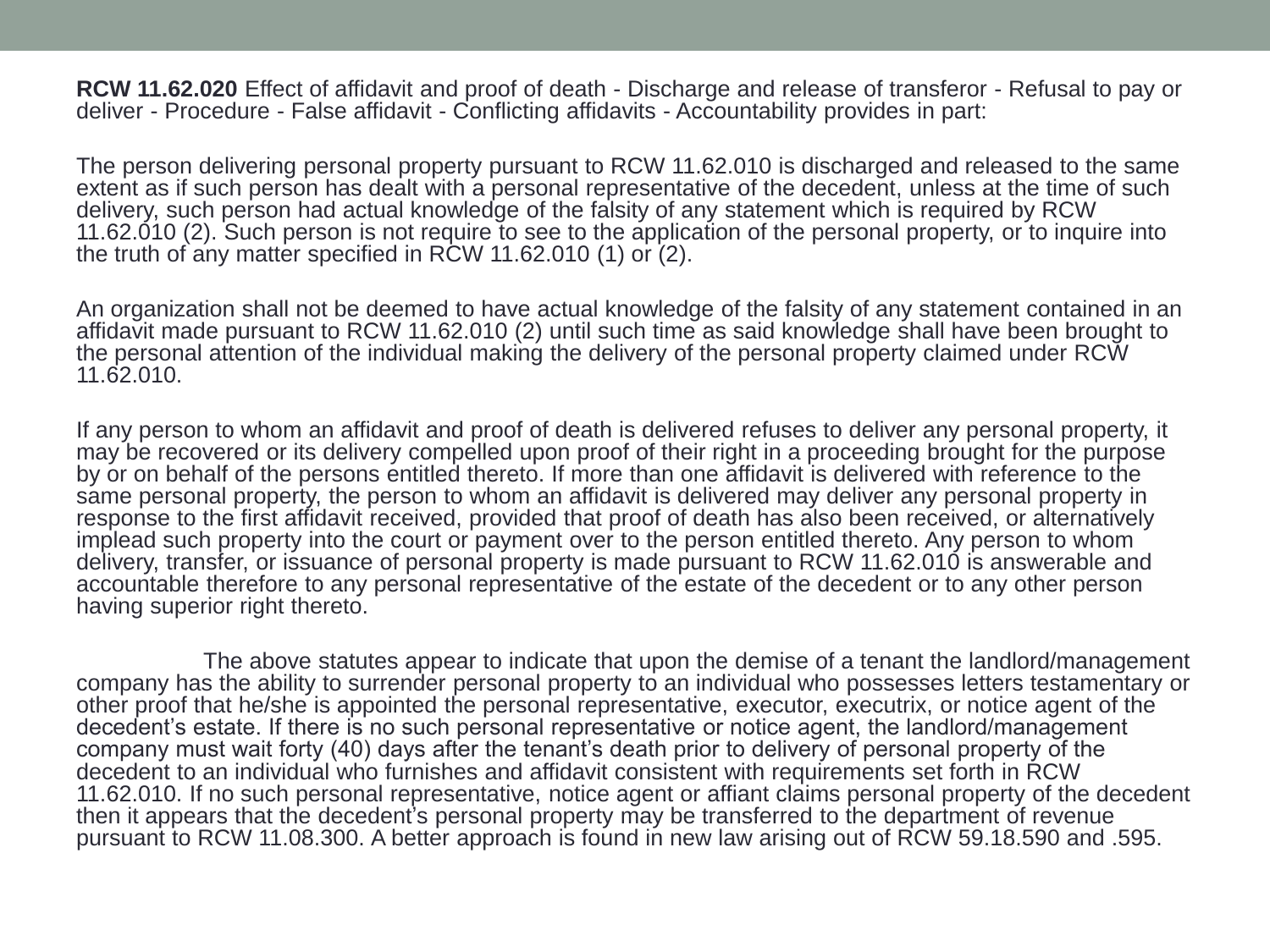### **NEW LAW REGARDING DISPOSAL OF DECEASED TENANT'S PROPERTY**

A new Washington law that took effect July 24, 2015 is designed to provide certainty for both landlords and tenants if a tenant who is the only occupant of the unit dies. The following is a summary of the main points of the law but is not intended to provide thorough legal advice that is best obtained from a competent landlord – tenant attorney.

1. DESIGNATED PERSON. The portion of the law allowing a sole occupant tenant to designate a person to act for that tenant on the tenant's death is optional not mandatory. A landlord may request but not demand that a resident sign a form that designates a person that the landlord may deal with if the resident dies during the tenancy (**designated person**). The resident may also sign such a form and give it to the landlord even though the landlord has not made a request.

The designation form cannot be part of the rental agreement and must contain specified information. The form gives the **designated person** access to the rental unit; the right to remove the deceased tenant's property; receive any refunds due the deceased tenant; and dispose of the property consistent with any last will and the laws of **intestate succession** (these laws provide for the disposition of a person's property if there is no will.) If the landlord or the **designated person** knows of a **personal representative** appointed under a will or a person claiming to be a **successor** under the small estate statute, the designation automatically terminates and the landlord should not allow access to the **designated person**. A form for use by a tenant to designate a person is attached.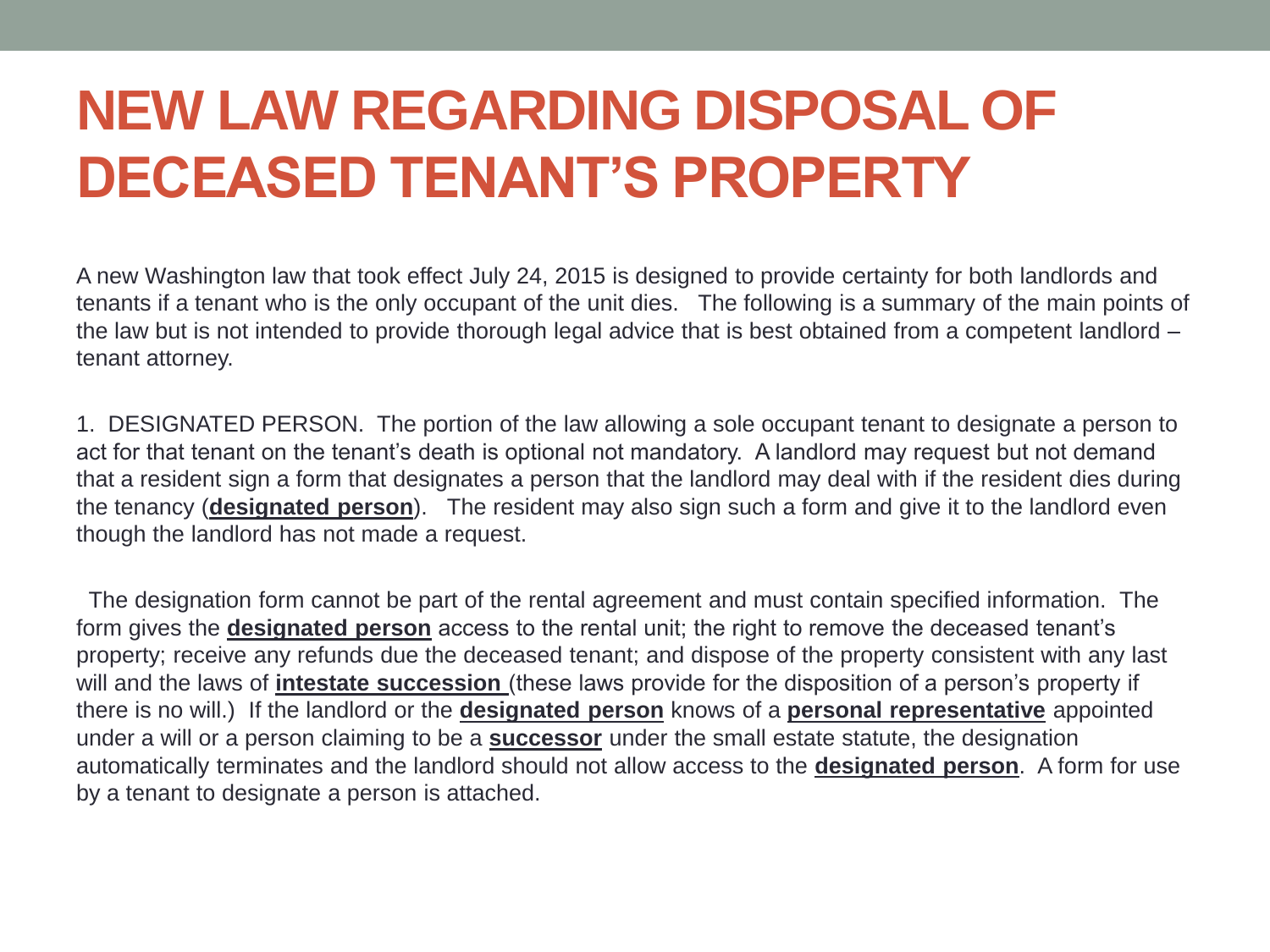2. ACTIONS BY LANDLORD. The new law sets forth specific actions a landlord either **may or must** take in the event of the death of a resident who is the sole occupant of the unit.

a. The landlord **may** enter the unit, immediately dispose of any perishable food, hazardous materials and garbage found in the unit or on the premises. The landlord may also turn over any animals to a tenant representative, animal control officer, humane society or other individual or organization willing to care for the animals.

b. The landlord **must** promptly mail or personally deliver a written notice that states: 1) the name of the deceased tenant and address of the dwelling unit; 2) the rental amount and the date through which the rent is paid; 3) a statement regarding termination of the tenancy unless a tenant representative takes action; 4) a statement that failure to remove the deceased tenant's property before the termination of the tenancy will allow the landlord to enter the unit, take possession of the property, store it in a reasonably secure place, charge the actual or reasonable costs for moving and storing the property, and after another notice sell or dispose of the property. A form to advise that a tenant has died is attached.

c. The notice **must** be sent to the deceased tenant at the address of the dwelling unit, to any emergency contact person listed on the rental application and to the following, all of whom are referred to in the law as "**tenant representatives**": 1) any **personal representative** (this is a person designated in a last will and appointed by a court); 2) any known **designated person**; 3) any person **known** to the landlord and who the landlord reasonably believes to be a surviving spouse or surviving domestic partner of the deceased and any persons **known** to the landlord and who the landlord reasonably believes to be the children, parents, siblings, grandparents or children of the grandparents of the deceased (**successors)**. The law specifically states that the landlord has no obligation to identify all of the deceased tenant's **successors** and, therefore, the landlord has no obligation to search for **successors**. It must be pointed out that an emergency contact person may or may not be a **tenant representative** as defined in the new law. Although the law says that the notice can be delivered either in person or by mail, it is recommended that a copy always be mailed even if it has also been personally delivered. If the landlord knows of any an address used for electronic communications (email), a copy must also be sent to that address. The landlord should complete a "declaration of service" form after delivering the notice just as is done when serving notices to pay rent.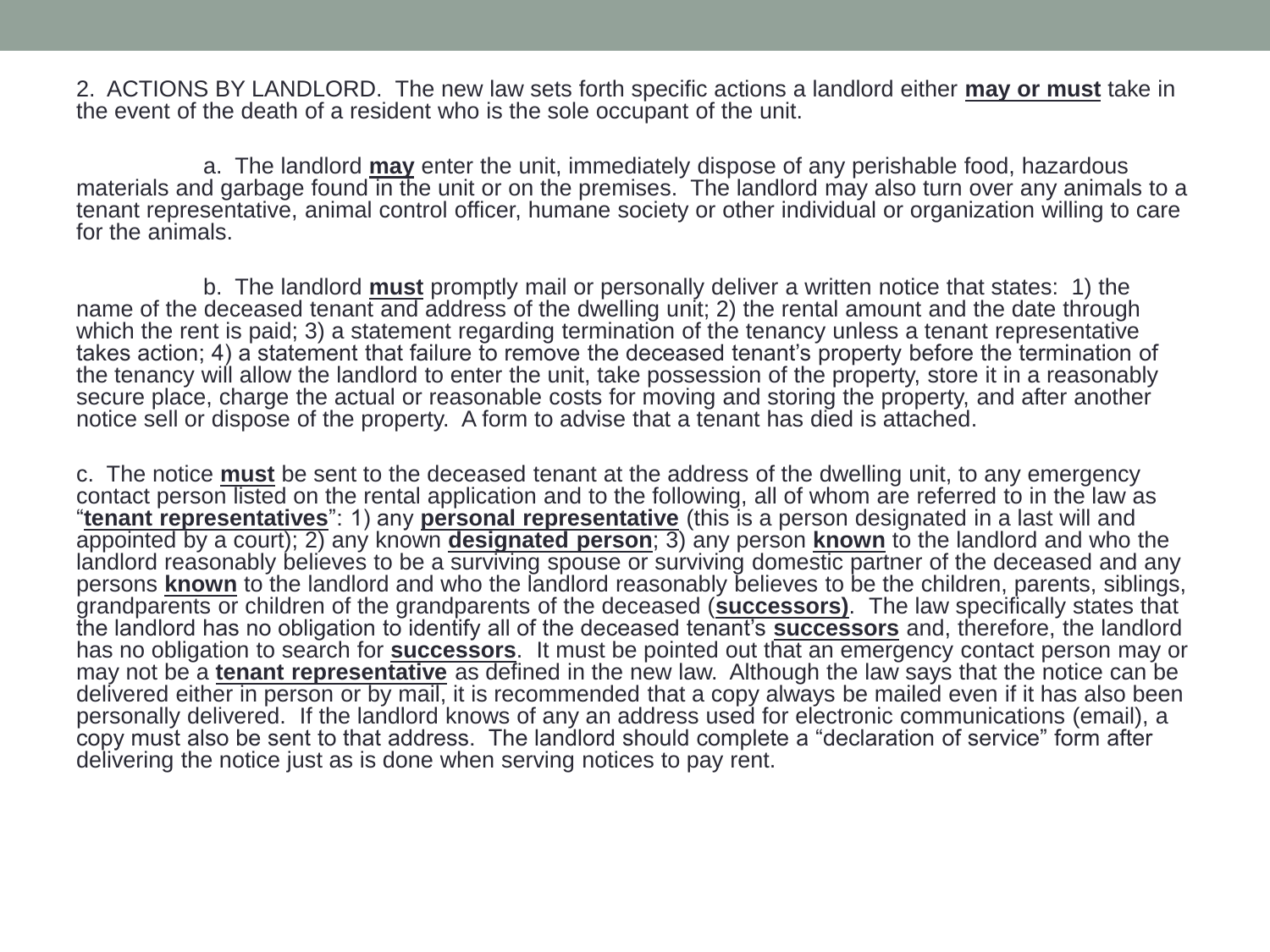3. RESPONSE. Who might respond to the landlord? It is difficult to predict who might respond to the first or second notice sent out by the landlord. Therefore, it is recommended that the landlord contact an attorney before taking any action if someone has contacted the landlord about the deceased and the deceased's property. If the landlord is contacted by a **tenant representative** after the first notice but before the second notice and given a written request for the deceased's property, the law requires the landlord to deliver the property to the person making the request. The law does not allow the landlord to collect any funds from the **tenant representative** in this circumstance. After the second notice, the landlord may, at its discretion, deliver the property to a tenant representative either with or without payment of storage and moving costs. If a person listed as emergency contact responds to the landlord, it will be necessary to determine whether that person meets the definition of **tenant representative.**

4. PAYMENT OF ADDITIONAL RENT. A **tenant representative** may pay additional rent for the premises for up to 60 days after the resident's death in order to arrange for orderly removal of the resident's property. Any such payment should be made within the 15-day period provided for in the law and set forth in the first notice sent by the landlord. If an additional rent payment is made the landlord must send out a **second notice** to the deceased tenant, any emergency contact person and to **tenant representatives** advising that the payment has been made, the amount of the payment and date through which rent is paid, the name and contact information of the person who made the payment, and a statement that the landlord may sell or dispose of the property if not removed from the unit by a certain date. A form to advise that additional rent has been paid is attached.

5. STORAGE. If no **tenant representative** contacts the landlord within 15 days of the first notice, the landlord may remove the property from the unit and store it in a reasonably secure place. If no **additional**  rent payment is made, the landlord may also remove the property from the unit and put it in storage. The landlord could also choose to leave the property in the unit until the allotted time expires for sale or disposal. The property could be in storage for up to 60 days. After putting the property in storage or deciding to leave it in the unit, the landlord must send a **second notice** to the deceased tenant, any emergency contact person, and all **tenant representatives**. If the landlord chooses to leave the property in the unit, the landlord will not be able to charge **tenant representatives** the regular monthly rent for the unit if they seek to claim it. The landlord can charge the rent that would be charged at a commercial storage facility plus the costs that would have been incurred for packing and moving the property into storage. A form to advise that the property is being stored is attached.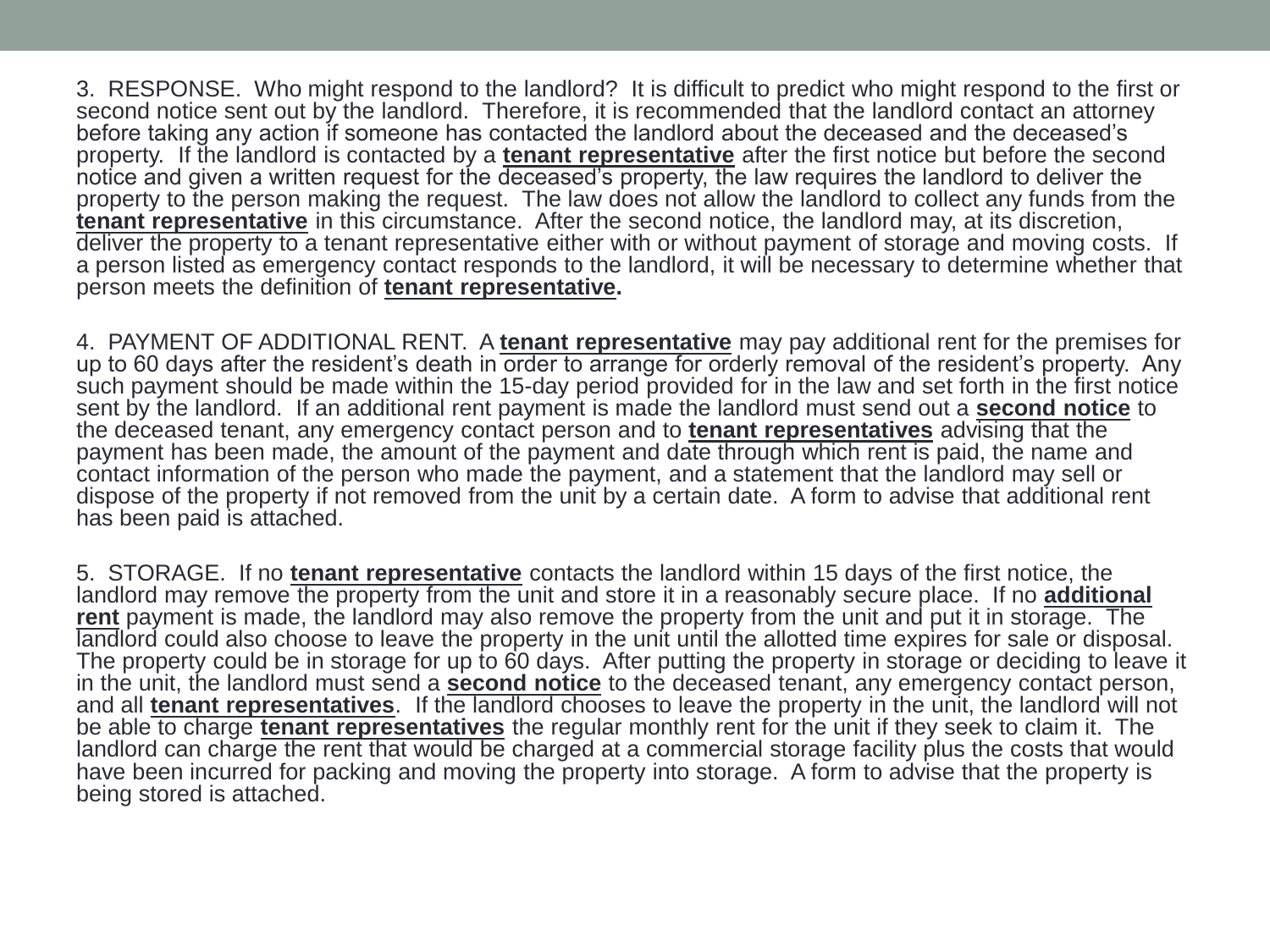6. VALUE OF TENANT'S PROPERTY. What is the value of the resident's property? It is up to the landlord to determine the value of the deceased tenant's property. The measure of value is what a willing buyer would pay for the property in its current condition. The value is not determined by replacement cost. If you have any doubts about value it would be advisable to bring in an independent third party to assist in appraising the property.

7. TENANT PROPERTY. The landlord may give the property to any **tenant representative** with the following exceptions and provisos. If the landlord learns that a **personal representative** has been appointed, that person alone is entitled to take possession of the property. If a **tenant representative** contacts the landlord within 15 days after the first notice is sent, the landlord must allow that person to claim and remove the property. If the property has been stored, the landlord may require the **tenant representative** to pay the actual or reasonable costs, whichever is less, of removing and storing the property (see comment in 6 regarding costs if the property is left in the unit.) If the tenant died more than 40 days earlier, it is possible that someone may present the landlord with a declaration provided for by state law for disposition of a "small estate." In this event, the landlord should contact a lawyer and follow the lawyer's advice. Anyone who claims and removes the property is required to give the landlord an inventory and sign an acknowledgment that he or she has only been given possession and not ownership of the property.

8. What monies can you collect before turning over the property? See 3 and 7 above.

9. SECURITY DEPOSIT AND UNEARNED RENT. The new law states that the landlord is to provide an accounting and a refund of any monies due the tenant within 14 days after the property is removed either from the unit or from storage by a **tenant representative**. This implies that the landlord is required to hold the security deposit and any unearned rent until the last possible day for a **tenant representative** to remove the property and appears to supplant the regular requirement to provide such information within 14 days after the termination of the tenancy and vacation of the unit by the tenant. Once the property has been removed from the unit, the landlord should perform the normal move out inspection, complete the move out inspection form and an accounting for the security deposit. If no one claims the property and it is disposed of or sold, depending on the value, any monies due the tenant can be used to help pay for the costs of moving and storage and added to the proceeds of sale.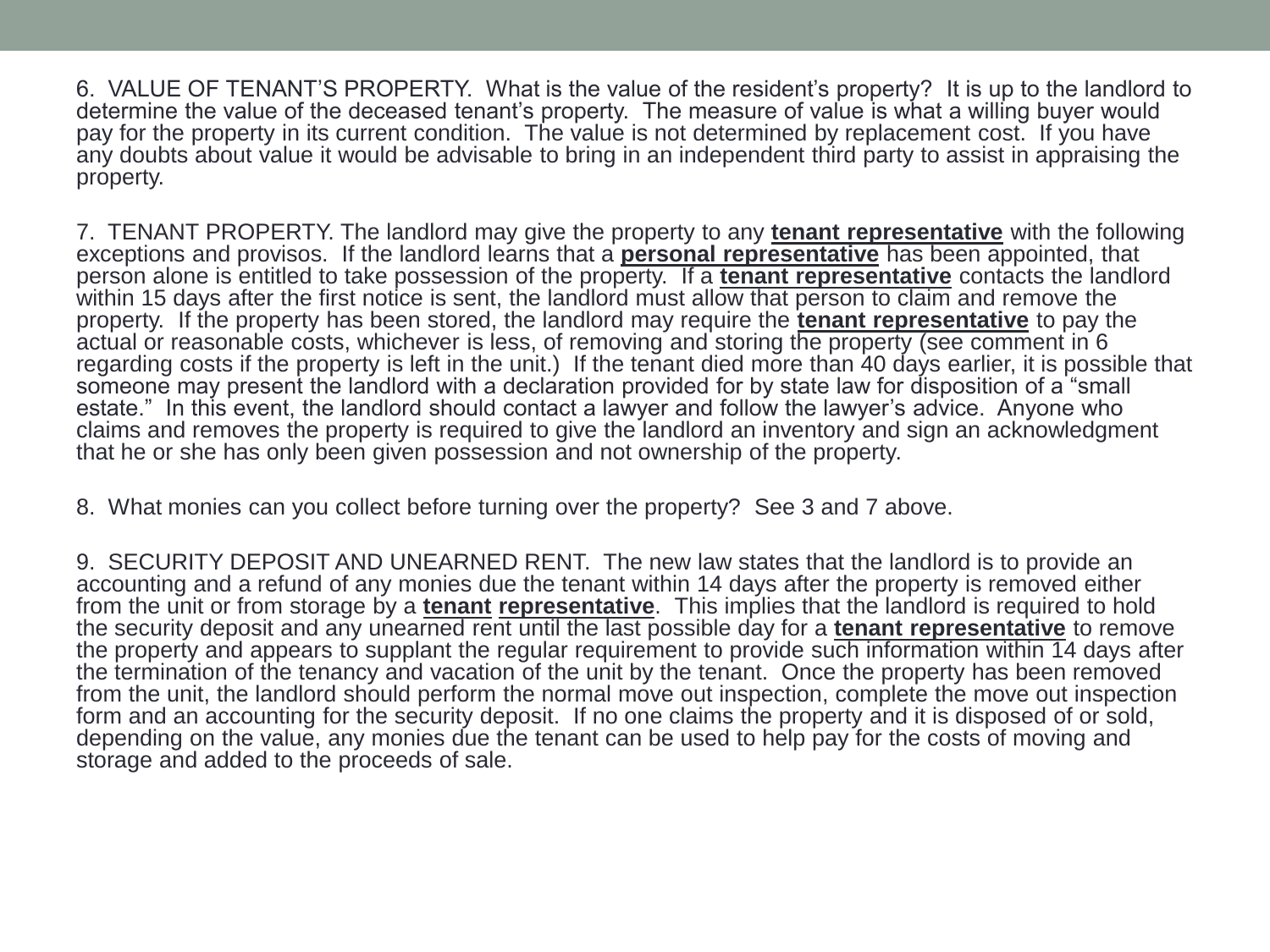10. NO ONE CLAIMS THE PROPERTY. If the property has been put in storage and all appropriate notices have been sent, the landlord may sell or dispose of the property depending on the value except for "personal papers and personal photographs." If the reasonable estimate of the fair market value of the property is more than \$1000.00 the landlord must arrange to sell the property in a "commercially reasonable manner and may dispose of any property that remains unsold in a reasonable manner." Any proceeds from the sale may be applied to the costs of the sale and any monies due the landlord. Any excess income from the sale must be held by the landlord for one year and if no claim is made for the excess it must be treated as abandoned property and deposited with the state department of revenue. If the value of the property is less than \$1000.00 "the landlord may dispose of the property in a reasonable manner." Any personal papers and personal photographs must be held for at least 90 days after the sale or disposition of the other property and if not claimed by a **tenant representative** within that time, they may be destroyed. The law also specifically provides that no landlord, employee of a landlord, or his or her family members may directly or indirectly acquire any of the property that is disposed of or sold. Once again we encourage a landlord to seek competent legal advice before any sale or disposition of property.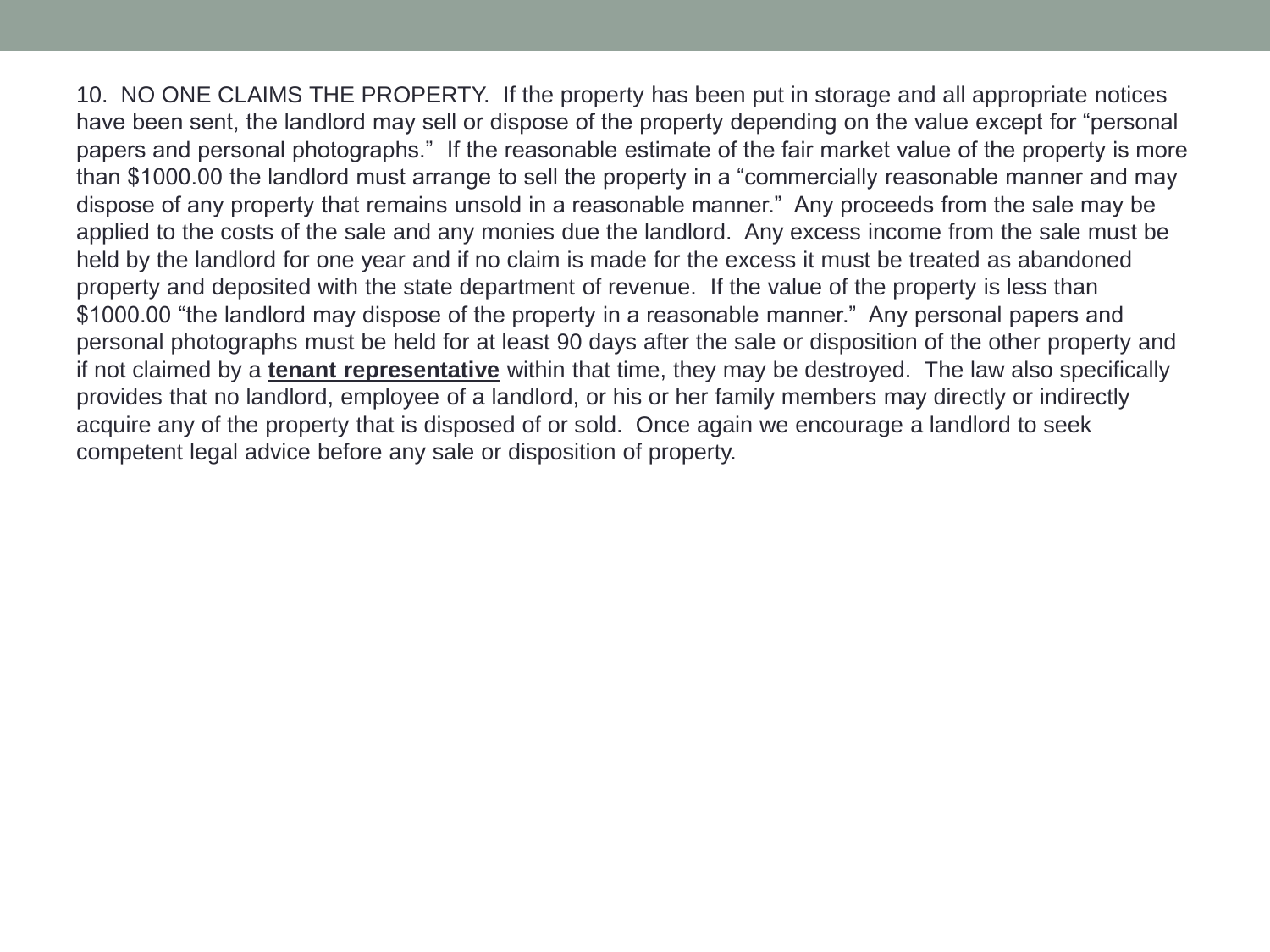### **TENANT DESIGNATION PURSUANT TO RCW 59.18.590**

| The undersigned,                                                                       | a resident at |
|----------------------------------------------------------------------------------------|---------------|
| $(City)$ , WA, hereby designates                                                       | (designee),   |
| as the person to act on my behalf pursuant to RCW 59.18.590 in the event that I am the |               |
| sole occupant of the premises on the date of my death.                                 |               |

My designee's mailing address and phone number are:

\_\_\_\_\_\_\_\_\_\_\_\_\_\_\_\_\_\_\_\_\_\_\_\_\_\_\_\_\_\_\_\_\_\_\_\_\_\_\_\_\_\_\_\_\_\_\_\_\_\_\_\_\_\_\_\_\_\_\_\_\_\_\_\_\_\_; and the address for electronic communications, if any is: \_\_\_\_\_\_\_\_\_\_\_\_\_\_\_\_\_\_\_\_\_\_\_\_\_\_\_

My designee is allowed to have access to the premises, remove my personal property, receive funds due me from my landlord, and dispose of my property consistent with my last will and testament and any applicable intestate succession law.

**I understand that this designation will remain in effect until revoked by me or replaced with a new designation. I also understand that I may change my designee or revoke this designation in writing at any time prior to my death.**

**11/12/15**

\_\_\_\_\_\_\_\_\_\_\_\_\_\_\_\_\_\_\_\_\_\_\_\_\_\_\_\_\_\_, resident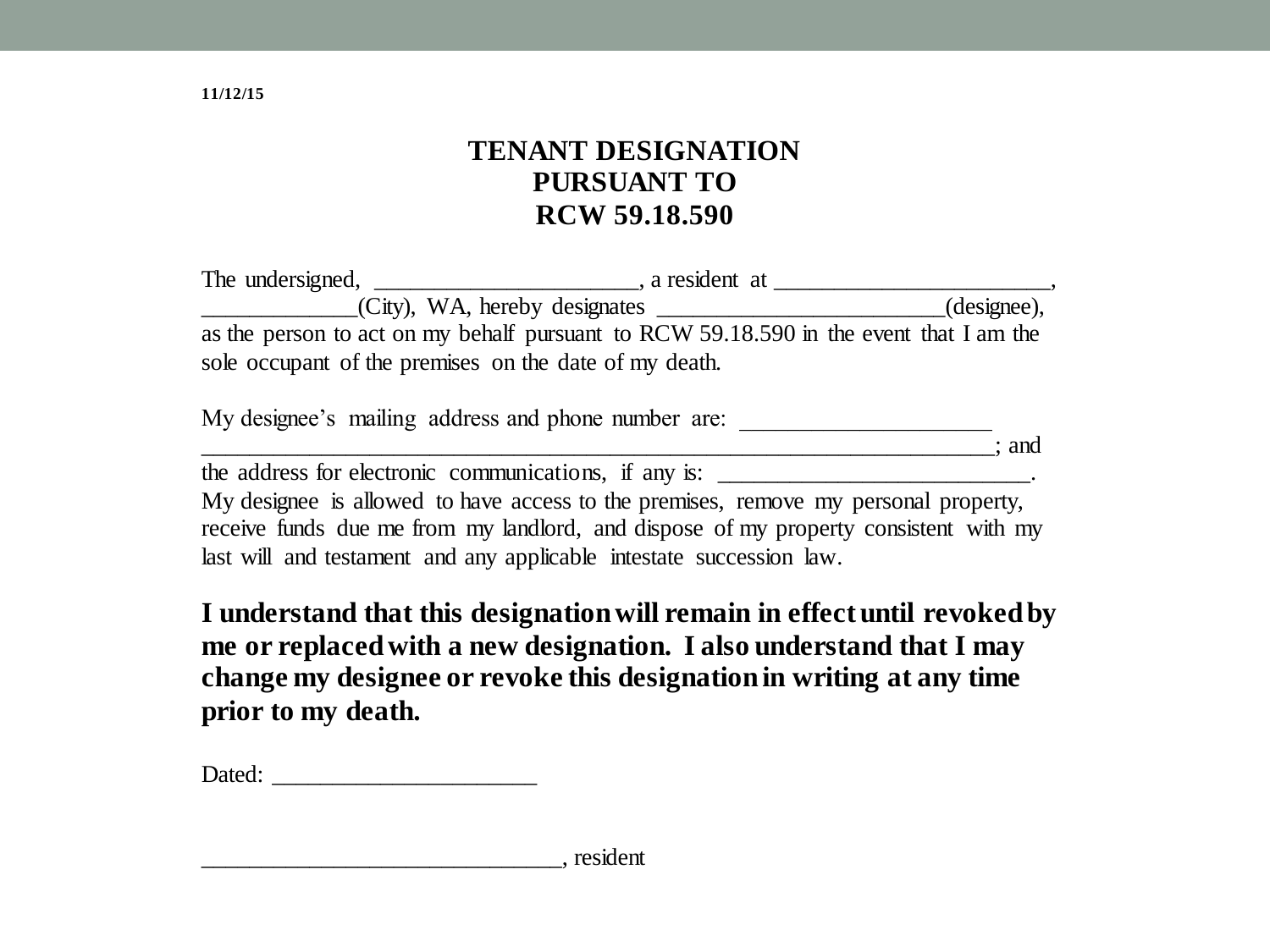**Revised 11/12/15**

#### **NOTICE OF RESIDENT'S DEATH RCW 59.18.595**

Each of you is hereby notified that \_\_\_\_\_\_\_\_\_\_\_\_\_\_\_\_\_\_\_\_\_\_ (resident) who was the sole occupant of the premises located at  $\blacksquare$ died on approximately \_\_\_\_\_\_\_\_\_\_\_\_\_\_\_\_\_\_\_.

Pursuant to RCW 59.18.595, you are advised that the monthly rent of \$  $\qquad \qquad$  for the premises is paid through\_\_\_\_\_\_\_\_\_\_\_\_\_\_\_\_\_\_. Pursuant to state law, the tenancy for the premises will end on \_\_\_\_\_\_\_\_\_\_\_\_\_\_\_\_\_\_\_\_(1) unless a tenant representative as defined in RCW 59.18.030(25) makes arrangements with the undersigned prior to that date and pay additional rent in advance for no more than 60 days from the date of resident's death to allow for orderly removal of the resident's property. If a tenant representative fails to remove the resident's property from the unit by either \_\_\_\_\_\_\_\_\_\_\_\_\_\_\_\_\_\_\_(1), or the date through which additional rent is paid, the tenancy ends, the landlord will take possession of the property and store it in a reasonably secure place. If the property is stored, reasonable moving and storage costs must be paid prior to

retrieving the property and, after sending a second notice; the property may be disposed of or sold.

Dated:\_\_\_\_\_\_\_\_\_\_\_\_\_\_\_\_\_\_\_\_\_\_\_\_

| Signed:  |  |
|----------|--|
| Address: |  |
| Phone:   |  |
| Email:   |  |

This notice is being sent to the following:

A copy of the designation signed by the resident, if any, is attached.

<sup>&</sup>lt;sup>1</sup> Insert date that is the latter of date through which rent is paid or at least 15 days after this notice is mailed.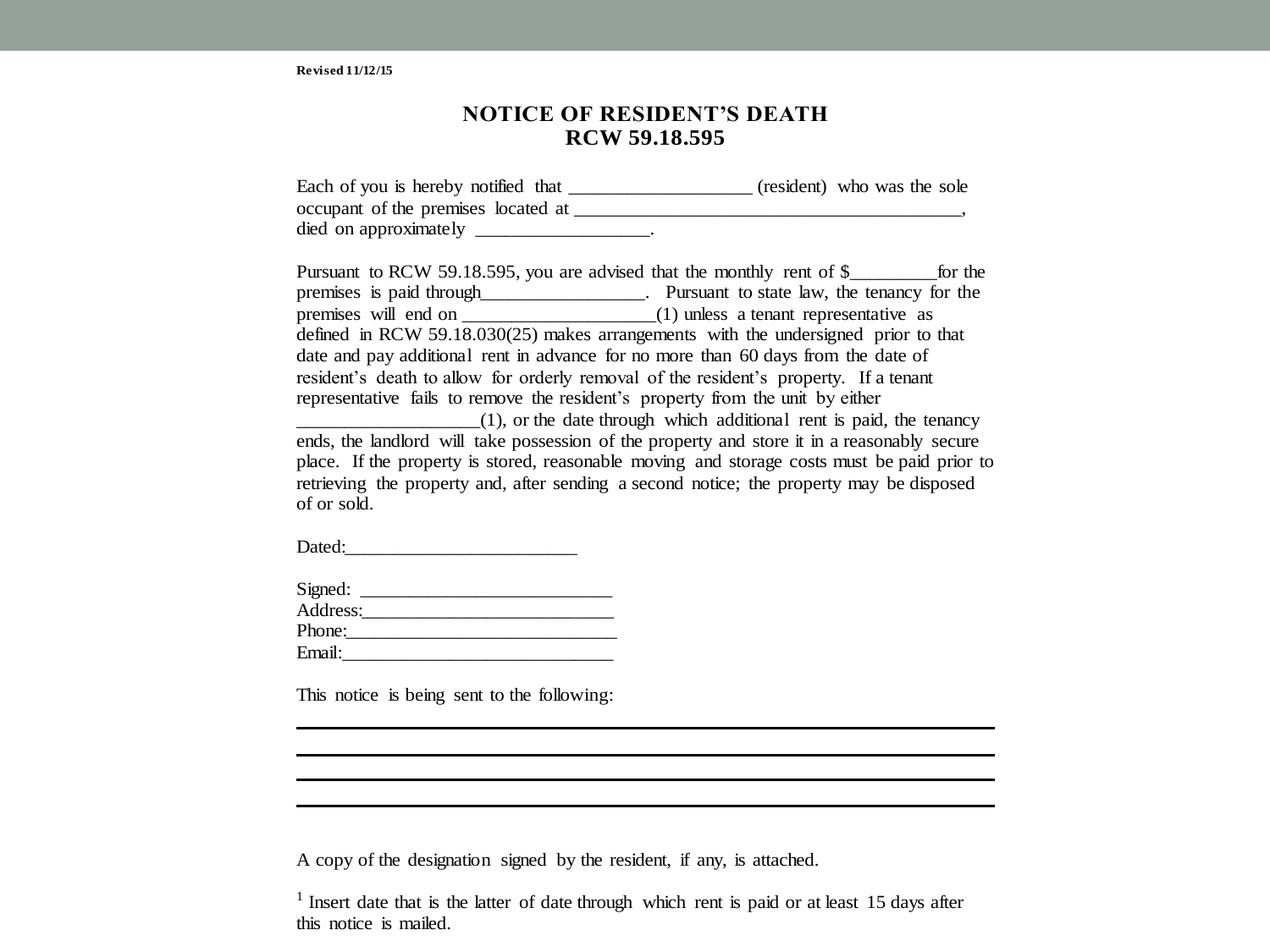#### **NOTICE OF RENT PAYMENT RCW 59.18.595**

| This is to notify you that a tenant representative for __________________________                                                                                                                                                                            |
|--------------------------------------------------------------------------------------------------------------------------------------------------------------------------------------------------------------------------------------------------------------|
| who died on approximately ____________has made arrangements to pay rent for the                                                                                                                                                                              |
|                                                                                                                                                                                                                                                              |
|                                                                                                                                                                                                                                                              |
|                                                                                                                                                                                                                                                              |
| Pursuant to RCW 59.18.595, the undersigned landlord may sell or dispose of the property<br>59.18.030(25) does not claim and remove the property from the premises on or before<br>this date and pay the reasonable costs of moving and storing the property. |
|                                                                                                                                                                                                                                                              |
|                                                                                                                                                                                                                                                              |
|                                                                                                                                                                                                                                                              |
|                                                                                                                                                                                                                                                              |
|                                                                                                                                                                                                                                                              |
|                                                                                                                                                                                                                                                              |
|                                                                                                                                                                                                                                                              |
|                                                                                                                                                                                                                                                              |
| This notice is being sent to the following:                                                                                                                                                                                                                  |
|                                                                                                                                                                                                                                                              |
|                                                                                                                                                                                                                                                              |
|                                                                                                                                                                                                                                                              |
|                                                                                                                                                                                                                                                              |
|                                                                                                                                                                                                                                                              |
|                                                                                                                                                                                                                                                              |
|                                                                                                                                                                                                                                                              |

<sup>&</sup>lt;sup>1</sup> Insert date that is the later of 45 days after this notice is mailed or the date through which the additional rent has been paid.